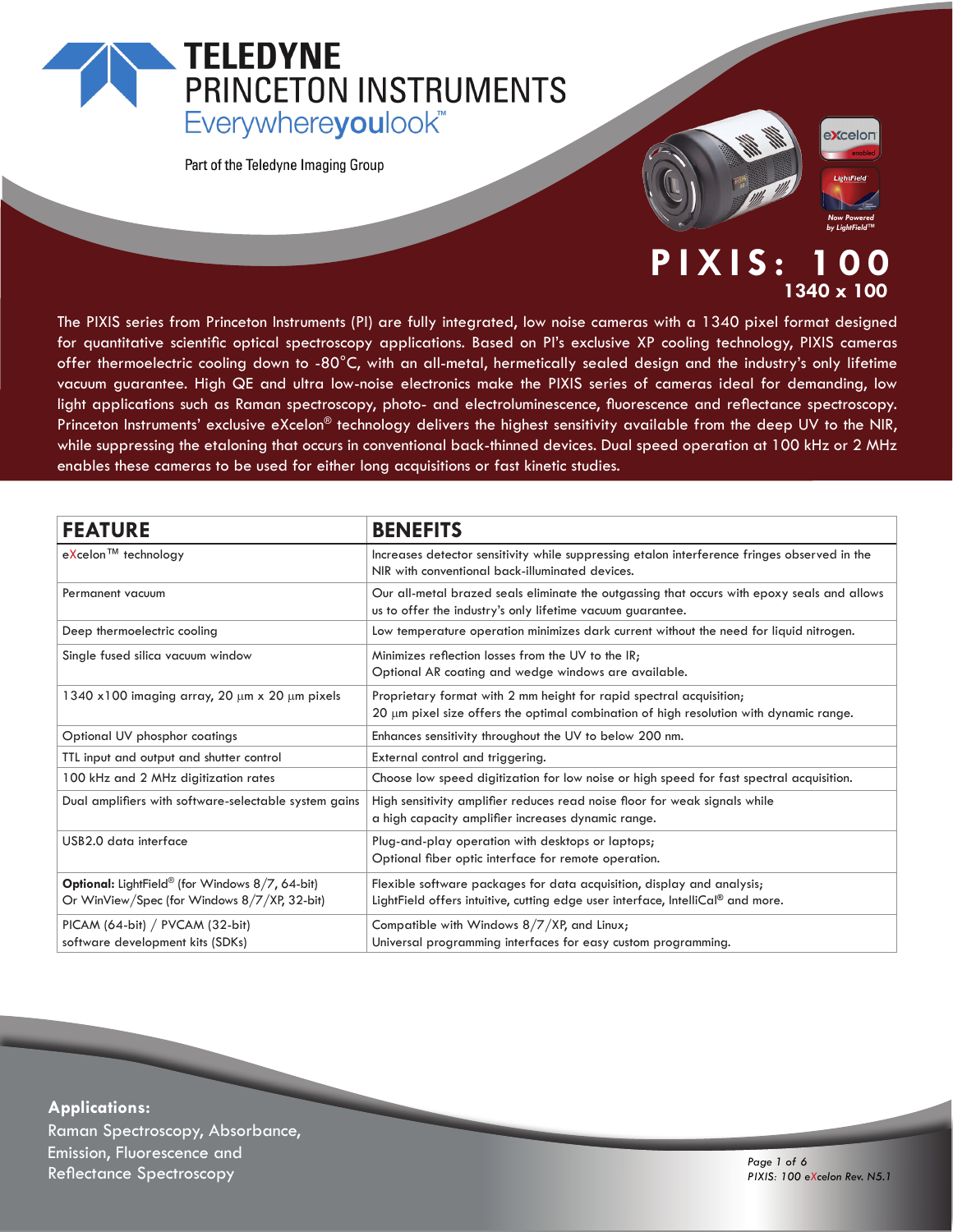# TELEDYNE<br>
PRINCETON INSTRUMENTS<br>
Everywhereyoulook"

Part of the Teledyne Imaging Group

# **SPECIFICATIONS**

|                                                                                 | <b>excelon</b>                                                                                                                                       | <b>eXcelon</b>                                                                                                                                                                                                      |                                                                                              |                                                                                                                                    |                                                                                                                               |                                                                                                                  |  |  |
|---------------------------------------------------------------------------------|------------------------------------------------------------------------------------------------------------------------------------------------------|---------------------------------------------------------------------------------------------------------------------------------------------------------------------------------------------------------------------|----------------------------------------------------------------------------------------------|------------------------------------------------------------------------------------------------------------------------------------|-------------------------------------------------------------------------------------------------------------------------------|------------------------------------------------------------------------------------------------------------------|--|--|
|                                                                                 | PIXIS: 100BR_eXcelon                                                                                                                                 |                                                                                                                                                                                                                     | <b>PIXIS: 100BR</b>                                                                          | PIXIS: 100B_eXcelon                                                                                                                | <b>PIXIS: 100B</b>                                                                                                            | <b>PIXIS: 100F</b>                                                                                               |  |  |
| Features                                                                        | Back-illuminated,<br>deep depletion<br>CCD with eXcelon<br>technology. Highest<br>average QE from the<br>UV to the NIR with<br>negligible etaloning. |                                                                                                                                                                                                                     | Back-illuminated,<br>deep depletion<br>CCD. High QE in the<br>NIR with minimal<br>etaloning. | <b>Back-illuminated</b><br>CCD with eXcelon<br>technology.<br>Enhanced sensitivity in<br>the UV and the NIR with<br>low etaloning. | <b>Back-illuminated</b><br>CCD.<br>Highest QE in the<br>visible with low dark<br>current. Subject to<br>etaloning in the NIR. | Front-illuminated<br>CCD. Affordable<br>technology for<br>moderate light level<br>applications. No<br>etaloning. |  |  |
| Dark current $(2)$<br>$-80^{\circ}$ C (e-/p/sec)                                | 0.03 (typical)                                                                                                                                       |                                                                                                                                                                                                                     | 0.03 (typical)                                                                               | $0.001$ (typical)                                                                                                                  | $0.001$ (typical)                                                                                                             | 0.0008 (typical)                                                                                                 |  |  |
| <b>CCD</b> format                                                               |                                                                                                                                                      |                                                                                                                                                                                                                     | 1340 x 100, 20 x 20 µm pixels with 100% fill factor                                          |                                                                                                                                    |                                                                                                                               |                                                                                                                  |  |  |
| Imaging area                                                                    |                                                                                                                                                      |                                                                                                                                                                                                                     | 26.8 x 2.0 mm (optically centered)                                                           |                                                                                                                                    |                                                                                                                               |                                                                                                                  |  |  |
| Optical mount                                                                   |                                                                                                                                                      |                                                                                                                                                                                                                     | Princeton Instruments' Acton spectrometer adapter with optional shutter                      |                                                                                                                                    |                                                                                                                               |                                                                                                                  |  |  |
| Deepest cooling temperature                                                     |                                                                                                                                                      |                                                                                                                                                                                                                     | -80°C guaranteed                                                                             |                                                                                                                                    |                                                                                                                               |                                                                                                                  |  |  |
| $\pm 0.05^{\circ}$ C<br>Thermostating precision                                 |                                                                                                                                                      |                                                                                                                                                                                                                     |                                                                                              |                                                                                                                                    |                                                                                                                               |                                                                                                                  |  |  |
| Cooling method                                                                  |                                                                                                                                                      | Thermoelectric air or liquid cooling; CoolCUBE II, a compact room temperature coolant circulator, is<br>available for vibration sensitive environments                                                              |                                                                                              |                                                                                                                                    |                                                                                                                               |                                                                                                                  |  |  |
| Spectrometric Well Capacity:<br><b>High Sensitivity</b><br><b>High Capacity</b> |                                                                                                                                                      | 300 ke- (typical), 250 ke- (min)<br>1 Me- (typical), 750 ke- (min)                                                                                                                                                  |                                                                                              |                                                                                                                                    |                                                                                                                               |                                                                                                                  |  |  |
| ADC speed/bits                                                                  | $100$ kHz/16-bit and 2 MHz/16-bit                                                                                                                    |                                                                                                                                                                                                                     |                                                                                              |                                                                                                                                    |                                                                                                                               |                                                                                                                  |  |  |
| System read noise<br>@100 kHz<br>$@2$ MHz                                       |                                                                                                                                                      | <b>Front-illuminated</b><br><b>Back-illuminated</b><br>$2.5$ e- rms (typical), 4 e- rms (max)<br>3 e- rms (typical), 5 e- rms (max)<br>10 e- rms (typical), 15 e- rms (max)<br>11 e- rms (typical), 16 e- rms (max) |                                                                                              |                                                                                                                                    |                                                                                                                               |                                                                                                                  |  |  |
| Vertical shift speed                                                            | $<$ 15 $\mu$ sec/row (programmable)                                                                                                                  |                                                                                                                                                                                                                     |                                                                                              |                                                                                                                                    |                                                                                                                               |                                                                                                                  |  |  |
| Non-linearity                                                                   | $<$ 1% $(2)$ 100 kHz                                                                                                                                 |                                                                                                                                                                                                                     |                                                                                              |                                                                                                                                    |                                                                                                                               |                                                                                                                  |  |  |
| Software selectable gains                                                       | 1, 2, 4 e- (high sensitivity); 4, 8, 16 e- (high capacity); available at all speeds                                                                  |                                                                                                                                                                                                                     |                                                                                              |                                                                                                                                    |                                                                                                                               |                                                                                                                  |  |  |
|                                                                                 | Windows $8/7/XP$ (32-bit), Windows $8/7$ (64-bit) and Linux<br>Operating systems supported                                                           |                                                                                                                                                                                                                     |                                                                                              |                                                                                                                                    |                                                                                                                               |                                                                                                                  |  |  |
| Data interface                                                                  | <b>USB2.0</b>                                                                                                                                        |                                                                                                                                                                                                                     |                                                                                              |                                                                                                                                    |                                                                                                                               |                                                                                                                  |  |  |
| $I/O$ signals                                                                   | Two MCX to BNC connectors for programmable frame readout, shutter, trigger in                                                                        |                                                                                                                                                                                                                     |                                                                                              |                                                                                                                                    |                                                                                                                               |                                                                                                                  |  |  |
| Operating environment                                                           |                                                                                                                                                      |                                                                                                                                                                                                                     | +5 to +30 $^{\circ}$ C, non-condensing atmosphere                                            |                                                                                                                                    |                                                                                                                               |                                                                                                                  |  |  |
| Certification                                                                   |                                                                                                                                                      | <b>CE</b>                                                                                                                                                                                                           |                                                                                              |                                                                                                                                    |                                                                                                                               |                                                                                                                  |  |  |
| Dimensions / Weight                                                             |                                                                                                                                                      | 16.3 cm (6.43") x 11.8 cm (4.65") x 11.4 cm (4.48") (L x W x H) $/$ 2.27 kg (5 lbs)                                                                                                                                 |                                                                                              |                                                                                                                                    |                                                                                                                               |                                                                                                                  |  |  |

All specifications are subject to change.

#### **SPECTRAL RATE**

|           | @ 100 kHz Full Vertical Binning (FVB) | 70 fps   |
|-----------|---------------------------------------|----------|
| $@$ 2 MHz | Full Vertical Binning (FVB)           | 750 fps  |
| $@$ 2 MHz | $(0.2 \text{ mm high})$               | 1300 fps |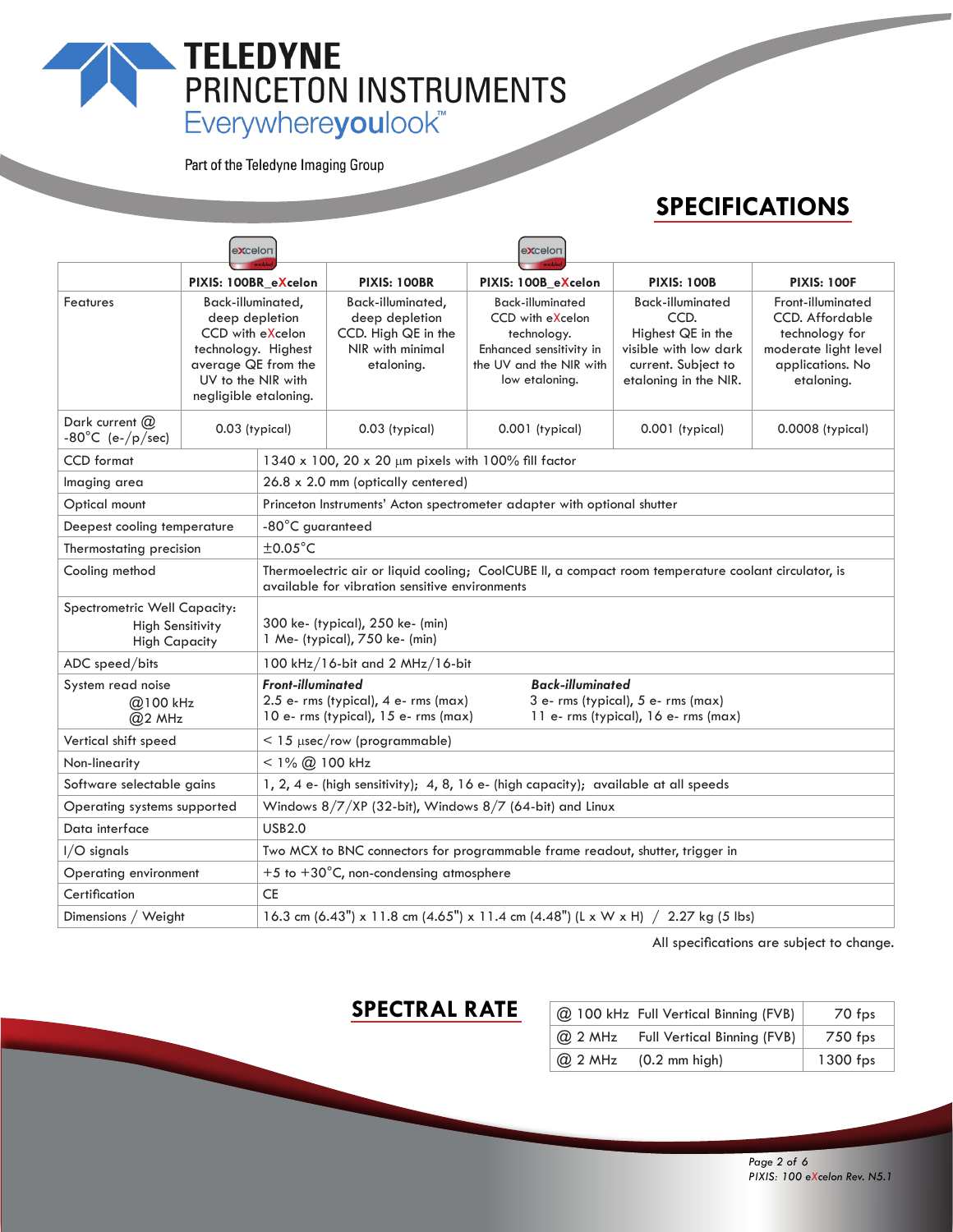# Everywhereyoulook<sup>"</sup>

PRINCETON INSTRUMENTS

Part of the Teledyne Imaging Group

**TELEDYNE** 

### **QE DATA**



#### **NOTE:**

#### Wavelength (nm)

Graph shows typical Quantum Efficiency (QE) data measured at  $+25^{\circ}$ C. QE decreases at normal operating temperatures. For the best results for your application, please discuss the specific parameters of your experiment with your sales representative.

#### **VACUUM WINDOW AR COATINGS**

- **NOTES:**<br>• Standard anti-reflection (AR) coating options shown on graph
- Designed by Acton Optics, our BBAR coating offers unmatched performance for 400 nm - 1100 nm
- Custom wedge window options and other AR coatings are also available

*Contact your local sales representative for more information*

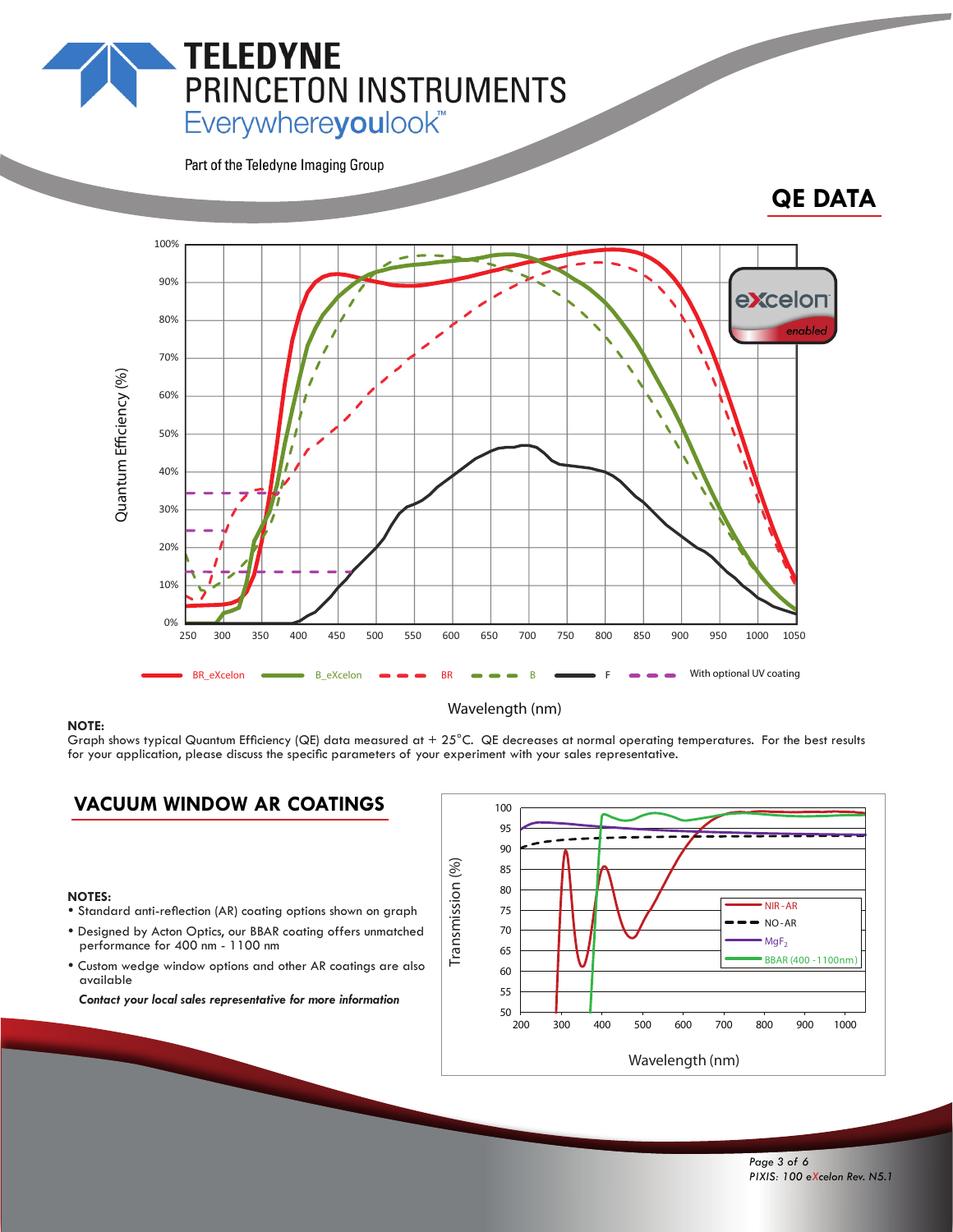# **TELEDYNE** PRINCETON INSTRUMENTS Everywhereyoulook<sup>"</sup>

Part of the Teledyne Imaging Group

# **eXcelon Performance**



*Back-illuminated\_eXcelon*

QE Improvement (B eXcelon vs. B)



B\_eXcelon provides superior QE over the standard back illuminated ("B") version in the UV-NIR range.

#### QE Improvement (BR\_eXcelon vs. BR)



BR\_eXcelon provides superior QE over standard back illuminated deep depletion ("BR") version over the entire UV-NIR range.

Etalon Oscillations (B eXcelon vs. B)



B\_eXcelon provides significantly lower etaloning (unwanted fringes) compared to standard back illuminated ("B") version.

#### Etalon Oscillations (BR\_eXcelon vs. BR)



BR\_eXcelon eliminates much of the residual etaloning observed in the standard back-illuminated deep depletion ("BR") version.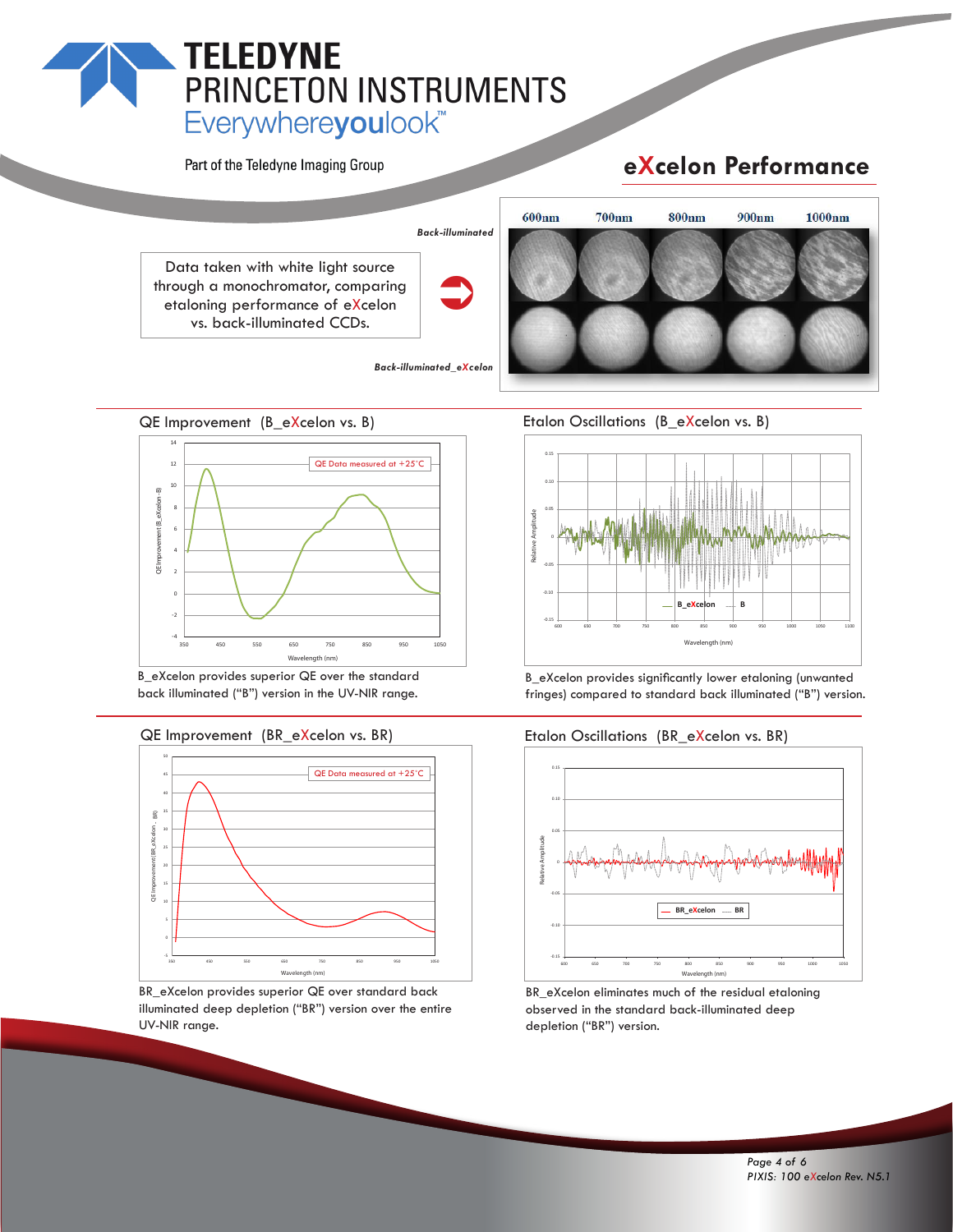# **TELEDYNE** PRINCETON INSTRUMENTS Everywhereyoulook<sup>"</sup>

Part of the Teledyne Imaging Group

# **PIXIS DRAWINGS (AIR COOLED)**